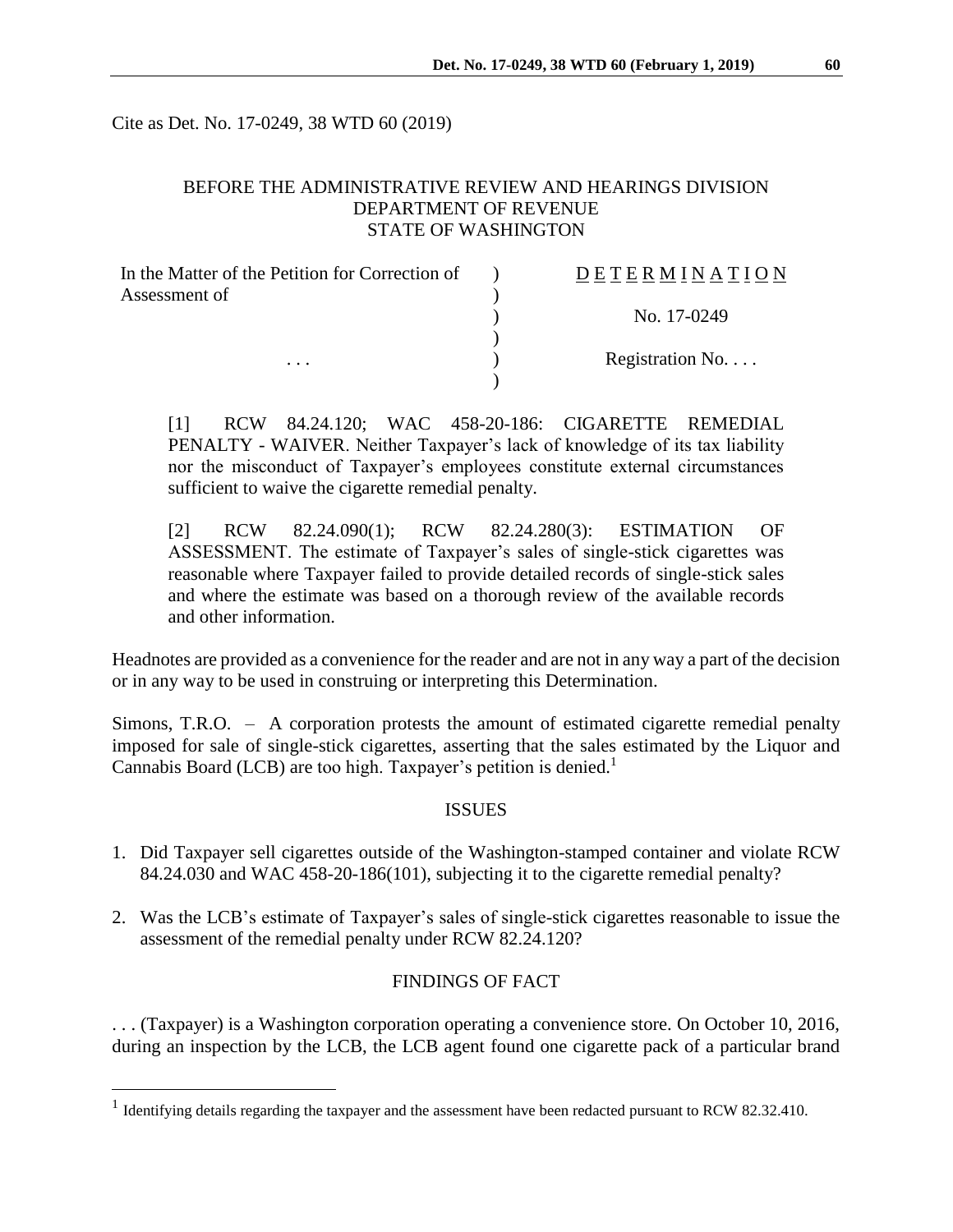under the cash register. The store clerk told the LCB agent that they sell single-stick (individual) cigarettes. The LCB agent asked for Taxpayer's purchase invoices for its cigarettes for a six-month period, which indicated that Taxpayer bought approximately 10 cartons of this brand monthly. Based on visual observations of shelf stock versus stock under the register, the LCB estimated that Taxpayer sold one carton (ten packs) of single-stick cigarettes monthly.

Taxpayer obtained a cigarette retailer license endorsement in February 2013 and began reporting gross revenue on its combined excise tax return in March 2013. Based on records provided, visual observations, and history, the LCB estimated that [T]axpayer sold [the equivalent in single-stick cigarettes of one carton (ten packs) of cigarettes monthly]. On April 18, 2017, the Department issued an estimated assessment for \$ . . . , which represented the \$ . . . per pack cigarette remedial penalty as described in the . . .RCW 82.24.120 multiplied by 420, the estimated number of packs of single-stick cigarettes Taxpayer sold during the relevant time period.

Taxpayer petitioned for review on May 5, 2017. On review, Taxpayer asserted that the amount due was much higher than expected, and stated that she paid \$ . . . four years ago. Taxpayer did not provide detailed purchase and sales records needed to adjust the estimate.

Taxpayer's owner appeared at the hearing personally . . . . According to Taxpayer, employees were told that they cannot sell individual cigarettes, but Taxpayer stated that they often operate the stores without supervision, as Taxpayer owns four stores. Taxpayer also requested a waiver of penalty based on Taxpayer's good faith and the misconduct of its employees.

## ANALYSIS

### 1. Cigarette Remedial Penalty Waiver

Chapter 82.24 RCW requires a cigarette tax stamp, designed by the Department, to be affixed to the smallest container or package of cigarettes that will be sold, distributed, or consumed. RCW 82.24.030(1); RCW 82.24.060(1). Sales of single-stick cigarettes, removed from the original, unopened container with tax stamp affixed, are prohibited under RCW 70.155.040. A standard pack of 20 cigarettes is, therefore, the smallest unit of cigarettes that a retailer may sell. By selling single-stick cigarettes removed from the pack to which the tax stamp was affixed, Taxpayer violated not only RCW 70.155.04, but also RCW 82.24.030, for selling a smaller unit of cigarettes without a tax stamp affixed.

Violations of Chapter 82.24 RCW subjects the person to a remedial penalty:

(1) If any person, subject to the provisions of this chapter or any rules adopted by the department of revenue under authority of this section, is found to have failed to affix the stamps required, or to have them affixed as provided in this section, or to pay any tax due under this section, **or to have violated any of the provisions of this chapter or rules adopted by the department of revenue in the administration of this chapter,** there must be assessed and collected from such person, in addition to any tax that may be found due, **a remedial penalty equal to the greater of ten dollars per package of unstamped cigarettes** or ten dollars per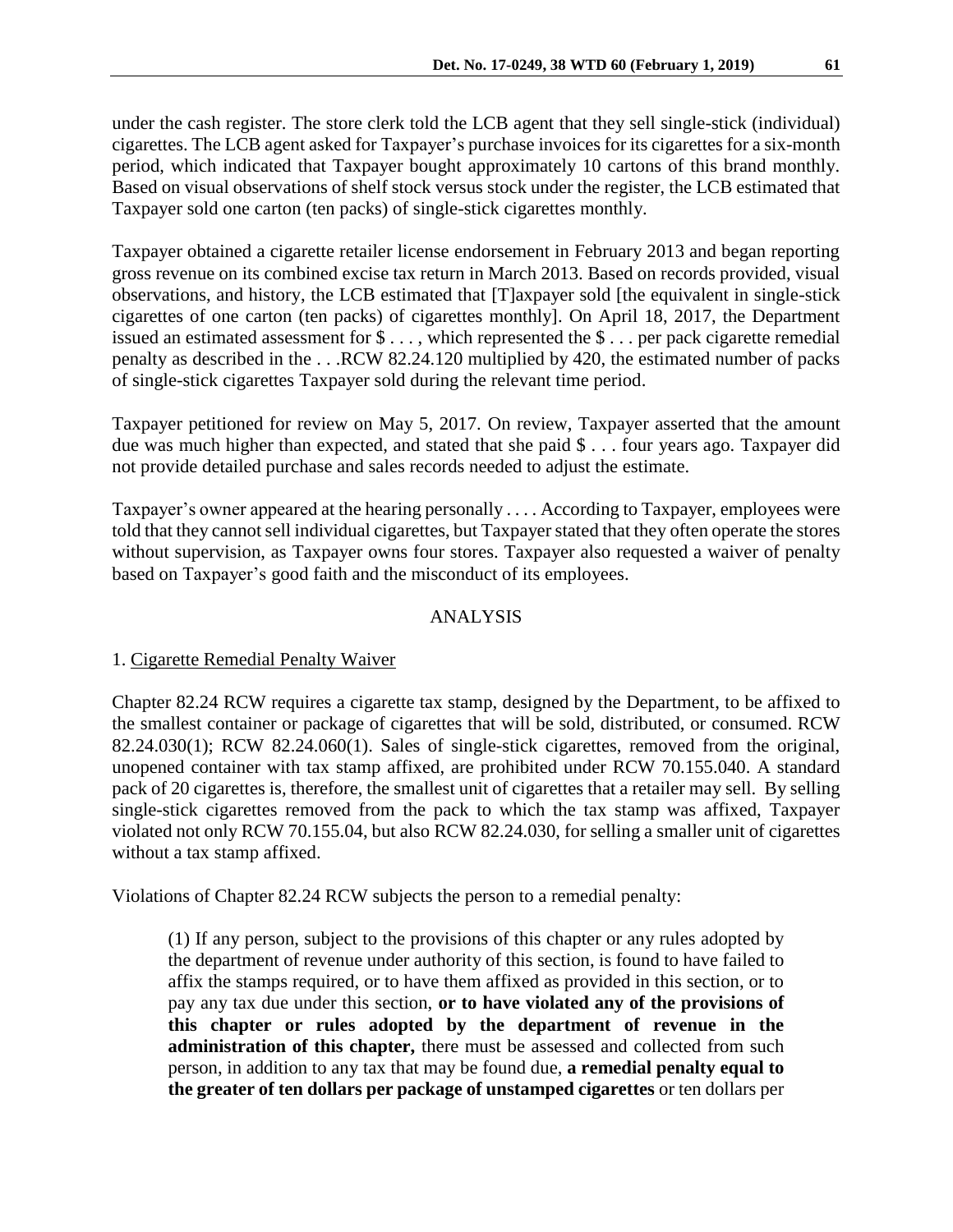twenty roll-your-own cigarettes, or two hundred fifty dollars, plus interest on the amount of the tax at the rate as computed under RCW 82.32.050(2) from the date the tax became due until the date of payment, and upon notice mailed to the last known address of the person or provided electronically as provided in RCW 82.32.135. The amount is due and payable in thirty days from the date of the notice. If the amount remains unpaid, the department or its duly authorized agent may make immediate demand upon such person for the payment of all such taxes, penalties, and interest.

(2) The department, **for good reason shown**, may waive or cancel all or any part of the penalties imposed, but the taxpayer must pay all taxes due and interest thereon, at the rate as computed under RCW 82.32.050(2) from the date the tax became due until the date of payment.

(3) The keeping of any unstamped articles coming within the provisions of this chapter is prima facie evidence of intent to violate the provisions of this chapter.

RCW 82.24.120 (emphasis added).

Therefore, the Department must assess the remedial penalty, even where no tax is due. Taxpayer asks for waiver of the imposed penalty.

WAC 458-20-186 (Rule 186), the Department's administrative rule regarding tax on cigarettes, similarly states that "[t]he department may, in its sole discretion, cancel all or part of the penalty for **good cause**." Rule 186(705) (emphasis added). Here, we interpret Taxpayer's argument to be that it has shown "good reason" or "good cause" for waiver of the penalties imposed. We have previously held that "good cause" requires the existence of some "external circumstances" that caused the taxpayer to possess unstamped cigarettes. Det. No. 13-0367, 33 WTD 578 (2014); Det. No. 13-0278, WTD 33 WTD 472 (2014).

Here, Taxpayer's lack of knowledge of tax liability, or the misconduct of Taxpayer's employees, are not "external circumstances." Taxpayer was responsible to know its tax obligations. RCW 82.32A.030(2). The fact that employees sold single-stick cigarettes in violation of the law and contrary to Taxpayer's directions do not constitute "good reason" under RCW 82.24.120(2) or "good cause" under Rule 186. Accordingly, the Department cannot waive the cigarette remedial penalty.

### 2. Recordkeeping and Estimate Adjustment

RCW 82.24.090(1) requires retailers of cigarettes like Taxpayer to "keep and preserve for a period of five years an accurate set of records." *See also* WAC 458-20-186(701). Taxpayer declined to provide the detailed records of single-stick sales required to determine if an adjustment to the estimate is appropriate.

In the absence of detailed records, Taxpayer does not dispute the Department's authority to estimate the penalty amount; instead, Taxpayer questions the reasonableness of that estimate. In RCW 82.24.280(3), "[i]f upon examination of any returns or from other information obtained by the department it appears that a tax or penalty has been paid less than that properly due, the